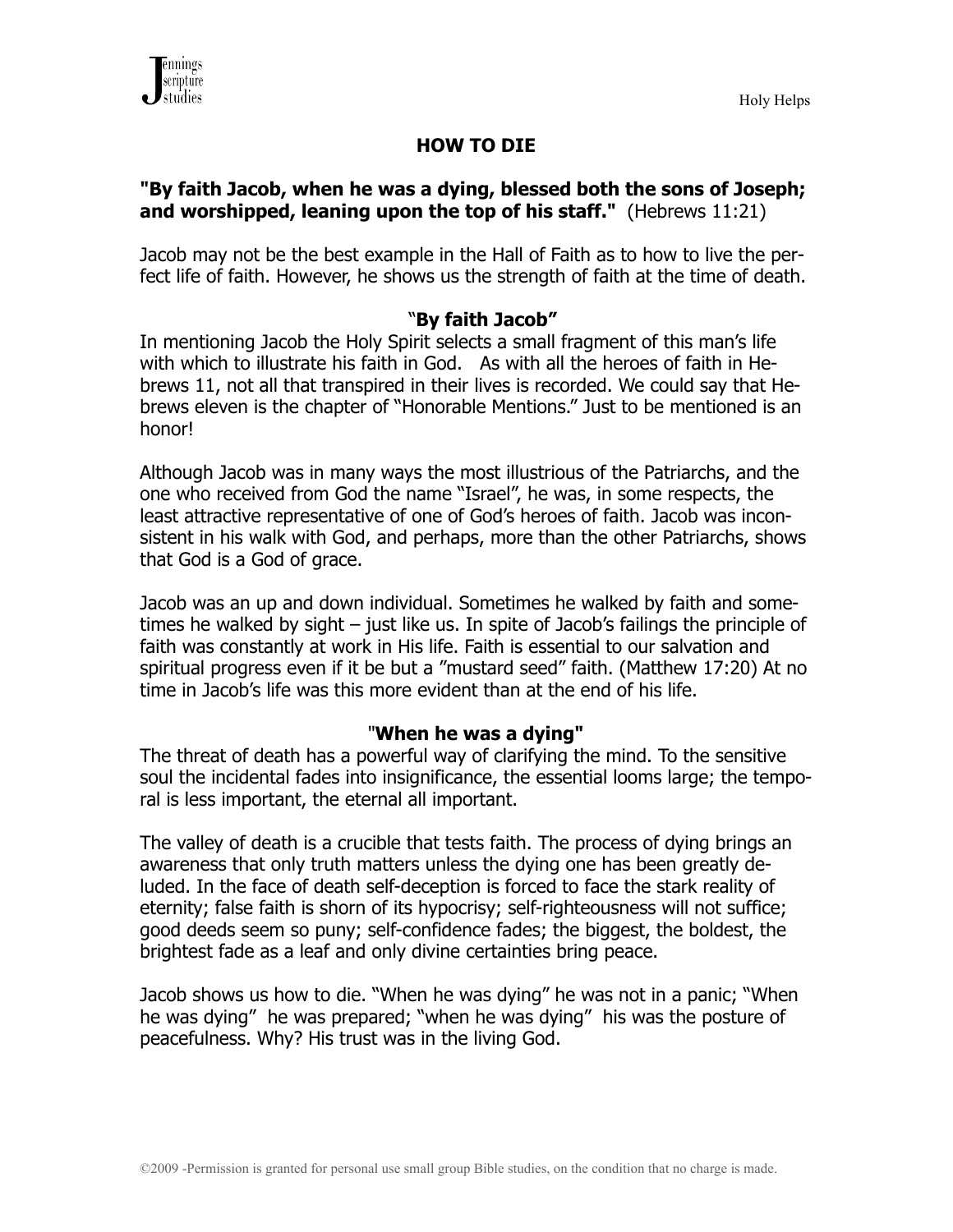

#### "**blessed both the sons of Joseph"**

Perhaps, the finest thing in Jacob's life was the way he ended it. This old man of one hundred and forty-seven years had one last blessing to give and he gave it to his grandsons. His son Joseph, prime minister of Egypt, needed nothing. The young generation needed the faith of their grandfather to carry them out of Egypt and back to the land of promise. Ephraim and Manasseh's inheritance was not along the banks of the Nile in Egypt but along the Jordan in Canaan.

Never would the sons of Joseph forget the day when their half-blind, aged grandfather Jacob embraced them, kissed them, placed his gnarled hands upon their young heads and uttered the patriarchal blessing. (Genesis 48:10,20)

Faith leads believers to bless their children by the words of their mouths, the witness of their lives and the works of their hands. Truly blessed are children who have such a faith heritage.

#### "**and worshipped"**

How was he spending the last days of his life? In worship! What a way to pass into the presence of Him whom we shall worship throughout all eternity. However, worshipping when dying is usually the activity of those who have made it a practice to worship while living!

Evidently Jacob knew that his days were at an end. Although weak in body he was strong in faith for he died worshipping. If we would be among that great company who see Him face to face and worship Him in Heaven, we must learn to do it right here and now.

At the end he bowed before Him into Whose presence he was shortly to pass, and bowing he worshipped. How beautiful to die while enjoying perfect blissful communion with the Lord! How great to die like Moody and to be able to say in the full confidence of faith: "Earth recedes. Heaven opens before me. If this is death it is sweet. There is no valley here. God is calling me, and I must go. This is my triumph day, my coronation day!"

## "**leaning upon the top of his staff."**

What a serene scene it is - visualize this old man Jacob in the evening of life, silhouetted against a setting sun while leaning on his staff. Do not miss this penportrait of the patriarch: "leaning upon the top of his staff."

This is suggestive of human frailty. Weak but walking, bent in body but upright in soul. There is something so natural yet supernatural here; something so earthy yet so heavenly; something so sad yet joyous, for although his sun is about to set it will rise upon yonder shore where there is no night and the Lamb is the light!